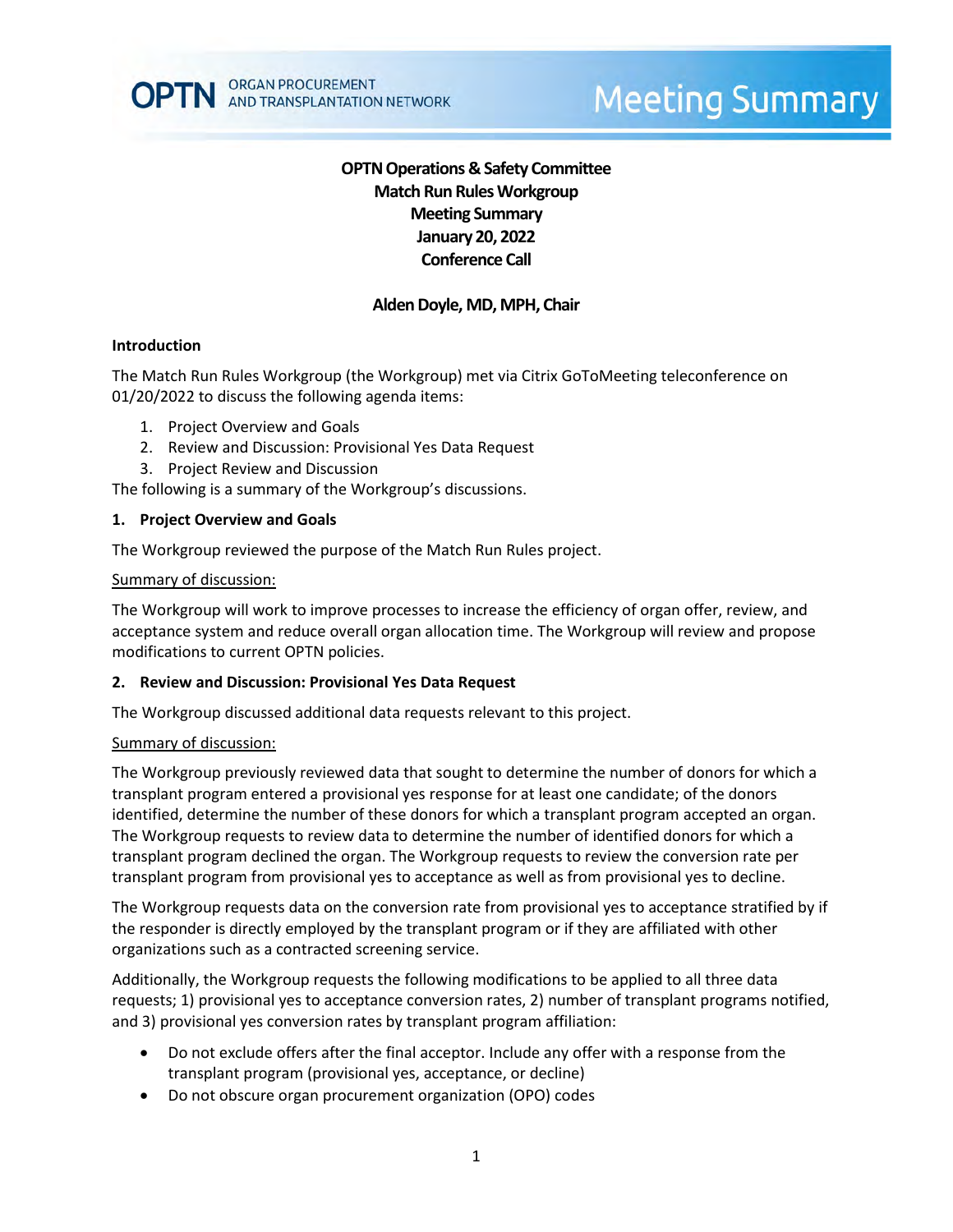- Stratify results by day/night to assess if time of day has an impact on provisional yes usage
- Cohort: organ-specific. X months pre/post circles implementation for each organ

A member stated that when the Workgroup reviews the data, they will need to consider that a lot of transplant programs have their staff, or their contractor, enter provisional yes on every organ offer. The member explained this may be the reason for a lot of declines. The member added that it may be beneficial for the Workgroup to review the Technical Methods for the OPO-Specific Reports.<sup>1</sup> New Organ Utilization Report.

## Next steps:

 $\overline{\phantom{a}}$ 

The Workgroup will review the updated data report during the next meeting.

## **3. Project Review and Discussion**

The Workgroup discussed the proposed tiered approach and associated member responsibilities.

#### Summary of discussion:

The Workgroup discussed the thresholds for tier 2. A member suggested that tier 2 should be adjustable on the kidney donor profile index (KDPI) of a kidney offer. The member explained that if there is a kidney offer with a high KDPI, then tier 2 would allow for more offers. If a kidney offer has a lower KDPI, then tier 2 would allow for less offers. The Chair agreed, but stated that would be a difficult framework to apply to all organ types. The Chair suggested that tier 2 could remain a consistent threshold, but allow tier three to expand and contract based on organ quality.

Another member agreed that a sliding scale for kidney offers based on organ quality is valuable to determine thresholds for the various tiers. The member stated that tier 3 should be the most flexible. The member added that, for kidney, tier 2 should have a threshold of ten offers, while the other organ types should have fewer. The Chair suggested that tier 3 could be based on sequence A, B, C, or D for kidney offers. The Chair explained, that for example, tier 3 could include enough offers for a sequence C kidney to be accepted 80% of the time.

A member stated that the threshold for tier 2 depends on organ type and organ quality. Another member stated that the threshold for tier 2 could be two offers. A member explained that a threshold of five or ten offers would have push back from transplant programs citing too much workload. Another member disagreed having two offers as the threshold for tier 2. The member cited that currently liver transplant programs can accept two offers and the liver offers are declined at a later rate because the transplant program chooses the primary liver offer versus the secondary liver offer.

The Workgroup discussed how to have transplant programs support the proposed tiered approach and associated responsibilities. A member stated that complete organ offers would be helpful. The member explained that currently OPOs are not utilizing donor highlights, and that most of the information needed to make a decision is not readily accessible. The member added that it is due to OPO staff being short staffed or overworked. The member stated that due to all the information being in attachments, they also do not have the time to intake the information in order to adequately review the offer.

Another member responded that donor entry takes a lot of time, and adding the additional burden of summarizing the data may not be reasonable. The member suggested that standardization of organ offer data could allow for the ability to highlight and directly correlate important information. A member

<span id="page-1-0"></span><sup>1</sup> Scientific Registry of Transplant Recipients, *Technical Methods for the OPO-Specific Reports.* Available at https://www.srtr.org/about-thedata/technical-methods-for-the-opo-specific-reports/.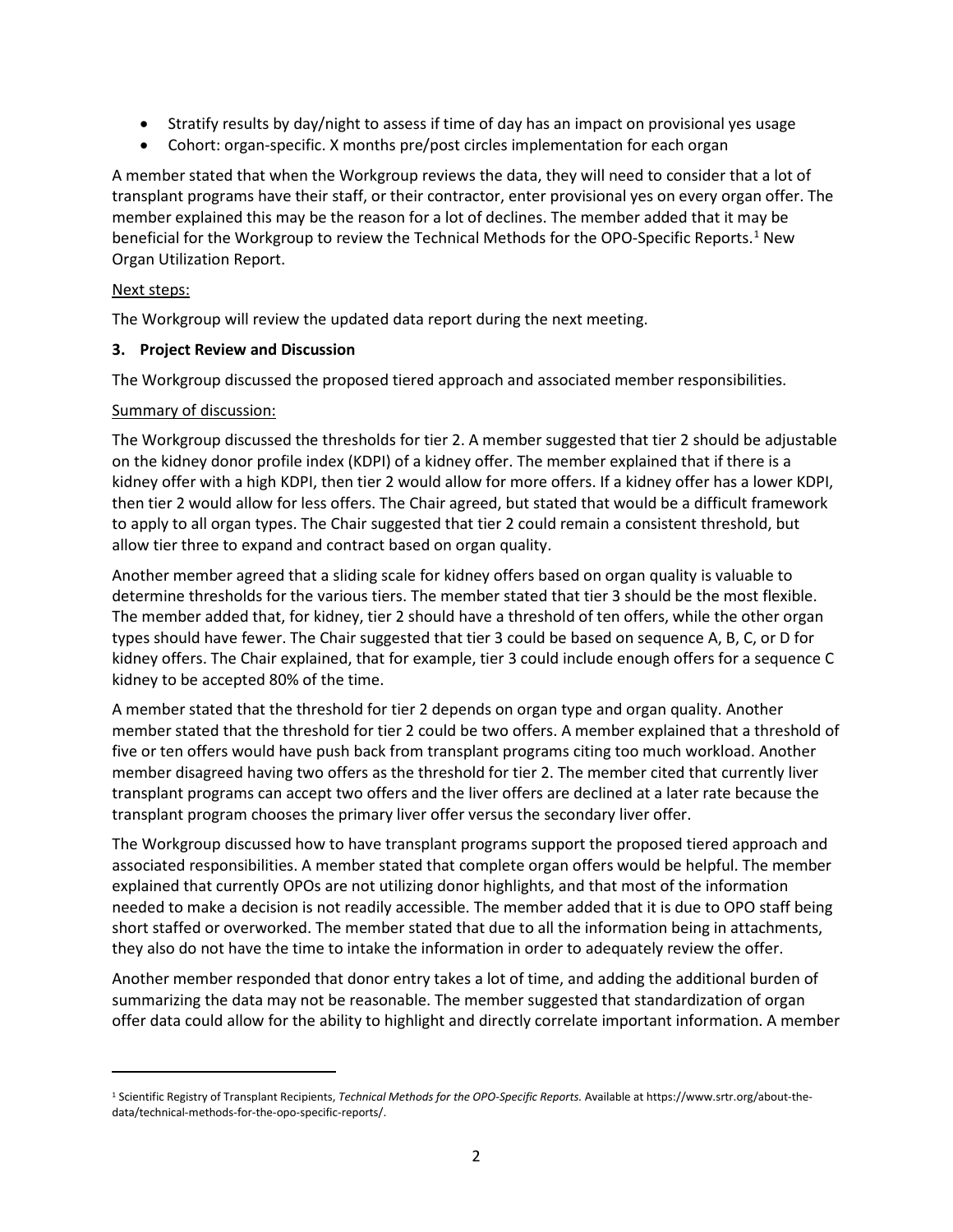added that updated data in organ offer information would increase efficiency when reviewing organ offer information.

Another member stated that direct contact with the staff who is managing a specific donor case is helpful for efficiency.

The Workgroup agreed that more transparency is needed on match runs to allow transplant programs to see where they are in relation to the organ offer. A member emphasized that transplant programs may not be willing to carry out the extra work associated with the new responsibilities if they do not have a clear understanding where they stand on a match run.

A member expressed concern regarding the logistics of transplant programs moving up through the tiers and the possibility of an increase in notifications for the transplant coordinators. Another member agreed and suggested that the transplant programs should be able to elect how they receive notifications regarding a change in tier placement. The Chair stated that transition from trier 2 to tier 1 will most likely need a phone call, however, tier 3 to tier 2 may have a more automatic notification. Another member added that the notifications will need to include information about the associated responsibilities of the new tier to maintain a provisional yes. The Workgroup suggested that two-way communication through text message notifications may be the most useful solution.

The Workgroup discussed the associated responsibilities in each tier. A member stated that having the language of the associated responsibilities be open to interpretation may be beneficial.

Another member emphasized that patient education is critical in conjunction with a new tiered approach.

## Next Steps:

The Workgroup will continue to discussions during their next meeting.

## **Upcoming Meeting**

• February 17, 2022 (teleconference)